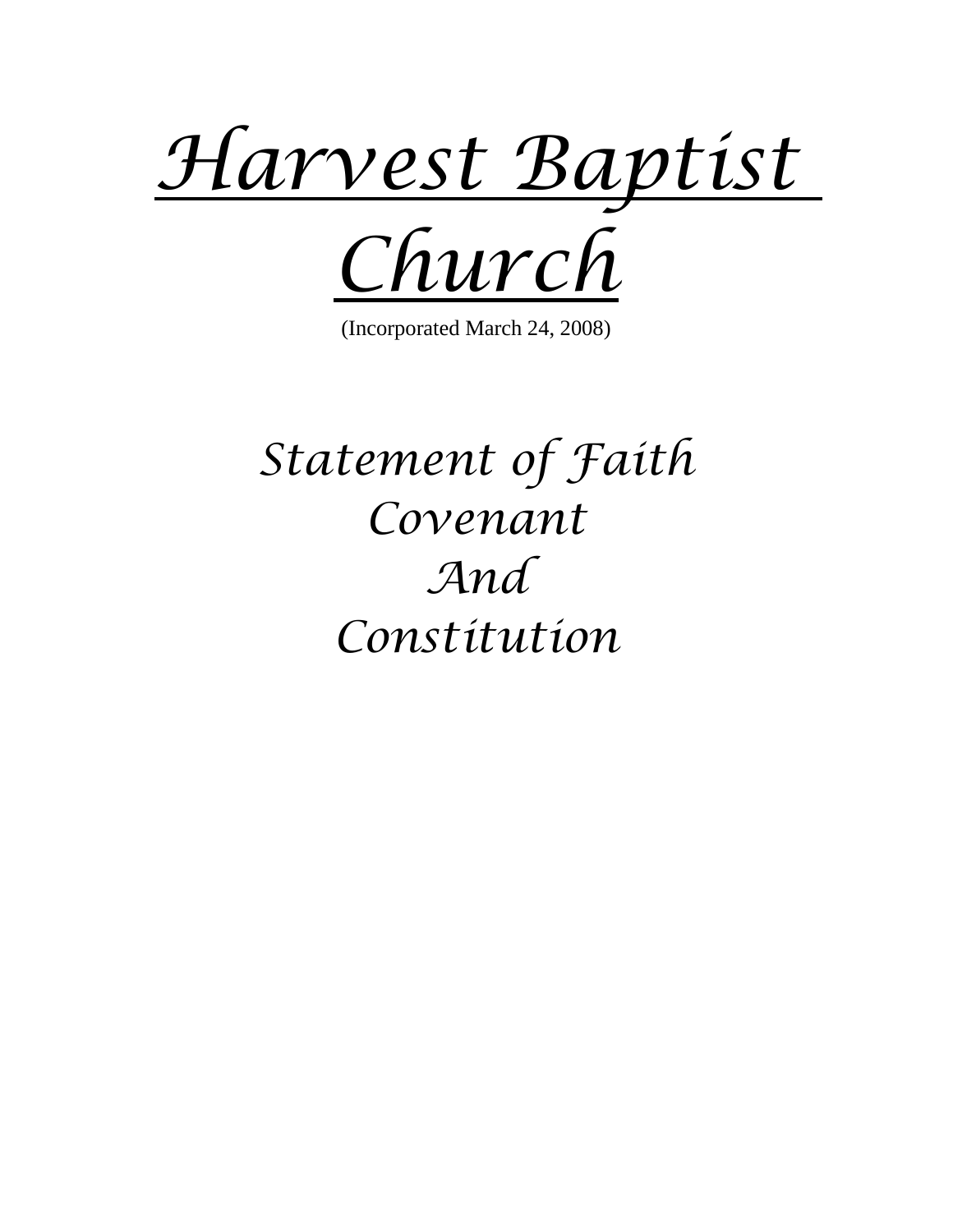# **ARTICLE 1 – NAME AND PURPOSE**

## **SECTION 1.01 – NAME**

This congregation of believers shall be known as Harvest Baptist Church. We will function within the State of Indiana under the name The Harvest Baptist Church, Inc. for business purposes and to make public our willingness to abide by the laws of our state.

## **SECTION 1.02 – PURPOSE**

This congregation is organized as a church exclusively for charitable, religious, and educational purposes within the meaning of Section 501 (c) (3) of the Internal Revenue Code, (Romans 13:1- 7) including, but not limited to, such purposes as the establishing and maintaining of religious worship;(Heb 10:24-25) the evangelizing of the unsaved by the proclaiming of the Gospel of the Lord Jesus Christ; the educating of believers in a manner consistent with the requirements of the Holy Scripture, both in Sunday and weekday schools of Christian education; and the maintaining of missionary activities in the United States and any foreign country. (Matthew 28:18-20)

# **ARTICLE 2 – STATEMENT OF FAITH AND COVENANT**

# **SECTION 2.01 – STATEMENT OF FAITH**

#### **(A) The Holy Scriptures**

We believe the Bible to be the Word of God; that it is the only complete and final revelation of God's will to man; that it is fully and verbally inspired; that it is inerrant in the whole and each of all its parts; and that it has been and will continue to be preserved by God through the ages. We reject any text or translation, which paraphrases, adds to, or deletes from God's Word. We reject as heresy the concept that any translation is inspired and believe inspiration of Scripture ceased with the original manuscripts although God's work of preserving His inspired Word continues through the ages. The King James Version of the Bible shall be the official and only translation used by the church. (II Timothy 3:16; Isaiah 40:8; I Peter 1:23-25; II Peter 1:21; Matthew 5:18, 24:35)

#### **(B) Dispensationalism**

We believe that the Scriptures interpreted in their natural, literal sense reveal divinely determined dispensations or rules of life that define man's responsibilities in successive ages. These dispensations are not ways of salvation, but rather are divinely ordered stewardships by which God directs man according to His purpose. Three of these dispensations – the law, the church, and the kingdom – are the subjects of detailed revelation in Scripture. (Genesis 1:28; 1 Corinthians 9:17; 2 Corinthians 3:9-18; Galatians 3:13-25; Ephesians 1:10; 3:2-10; Colossians 1:24-25, 27; Revelation 20:2-6)

#### **(C) The Godhead**

We believe the Scriptures reveal that there is one and only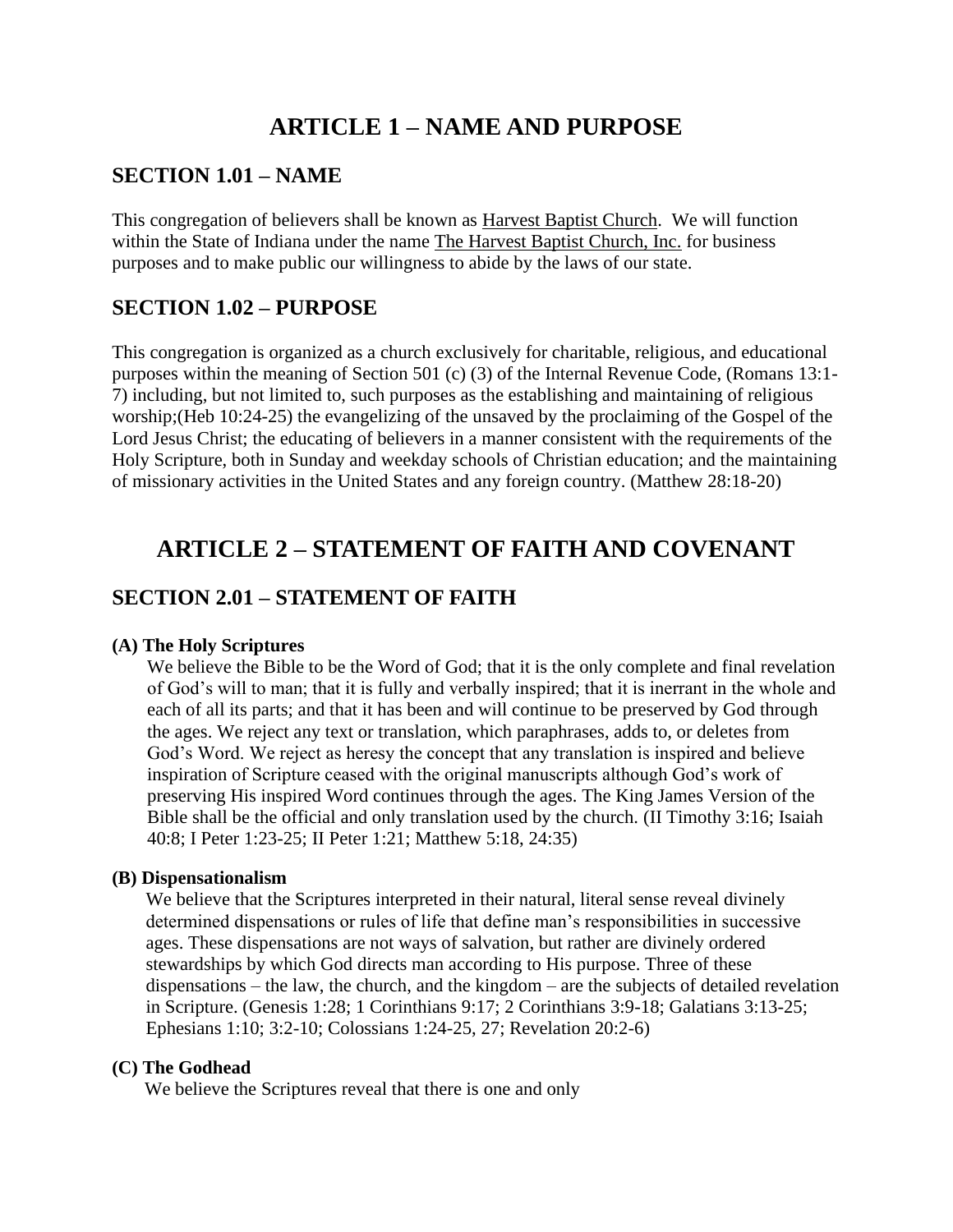one living and true God; eternally existing, omnipotent, omniscient, and omnipresent; manifesting Himself in three persons - Father, Son, and Holy Spirit - one in essence and power. We believe all three were active in the creation of our universe in six literal, twenty-four hour days beginning with no pre-existing materials. We reject as complete heresy the teaching of evolution and any other concept that is not in agreement with God's Word or that detracts from giving God the glory for His creation. We believe the Godhead to be supreme in holiness and with out fault. (Genesis 1:1-31; Exodus 3:14; Isaiah 57:15; I John 1:5; I Timothy 1:17)

#### **(D) The Person and Work of Jesus Christ**

1. We believe in the deity of the Lord Jesus Christ, the Son of God, existing as part of the Godhead, coequal with the Father. We believe in His pre-existence, His incarnation as the God-man, His virgin birth, His sinless perfection, His substitutionary death on the cross for our sins, his shed blood as the only ground for atonement for sins, and his physical resurrection from the grave. (Daniel 3:25; Matthew 1:18-25, 20:28; Luke 1:26-35; John 1:1-14, 10:30, 14:8-10; Philippians 2:6-11; Hebrews 7:1-3; I Peter 1:18-19)

2. We believe that He ascended into heaven where He sits at the right hand of God the Father making intercession for all His saints. We believe in His personal, imminent, premillennial coming for His redeemed ones and His subsequent return to earth to establish His millennial kingdom. (I Thessalonians 4:16-17; II Thessalonians 1:9-10; Hebrews 1:1- 3, 4:15; Revelation 19:11-16, 20:1-6, 22:20)

3. We believe our Lord Jesus Christ is the one and only way to heaven; that He lived the perfect life here on earth (which each of us have failed to live) before He went to the cross to die for our sin because of His undeserved love for us and that He rose again the third day according to the Scriptures. (Romans 10:9; I Corinthians 5:17-21; I Peter 2:21- 23)

#### **(E) The Holy Spirit**

1. We believe that the Holy Spirit is the third person of the Godhead; that He has all the distinctive Divine attributes; that He convicts the world of sin, righteousness, and judgment; that He regenerates, renews, indwells, enlightens, and empowers in matters of life, service, and prayer all that are truly saved; and that He seals the believer upon conversion as the earnest of our salvation. (I Corinthians 3:16; II Corinthians 13:14, 5:18, 1:22; Titus 3:5;Ephesians 1:13-14; John 16:8-11)

2. We believe that He is the divine Teacher who assists believers to understand and appropriate the Scriptures and that it is the privilege and duty of all the saved to be filled with the Spirit. (Ephesians 1:17-18; 5:18; 1 John 2:20, 27)

3. We believe that God is sovereign in the bestowal of spiritual gifts to every believer. These gifts are for the edification of the body of Christ, the Church. God uniquely uses evangelists, pastors, and teachers to equip believers in the assembly in order that they can do the work of the ministry. (Romans 12:3-8; 1 Corinthians 12:4-11, 28; Ephesians 4:7-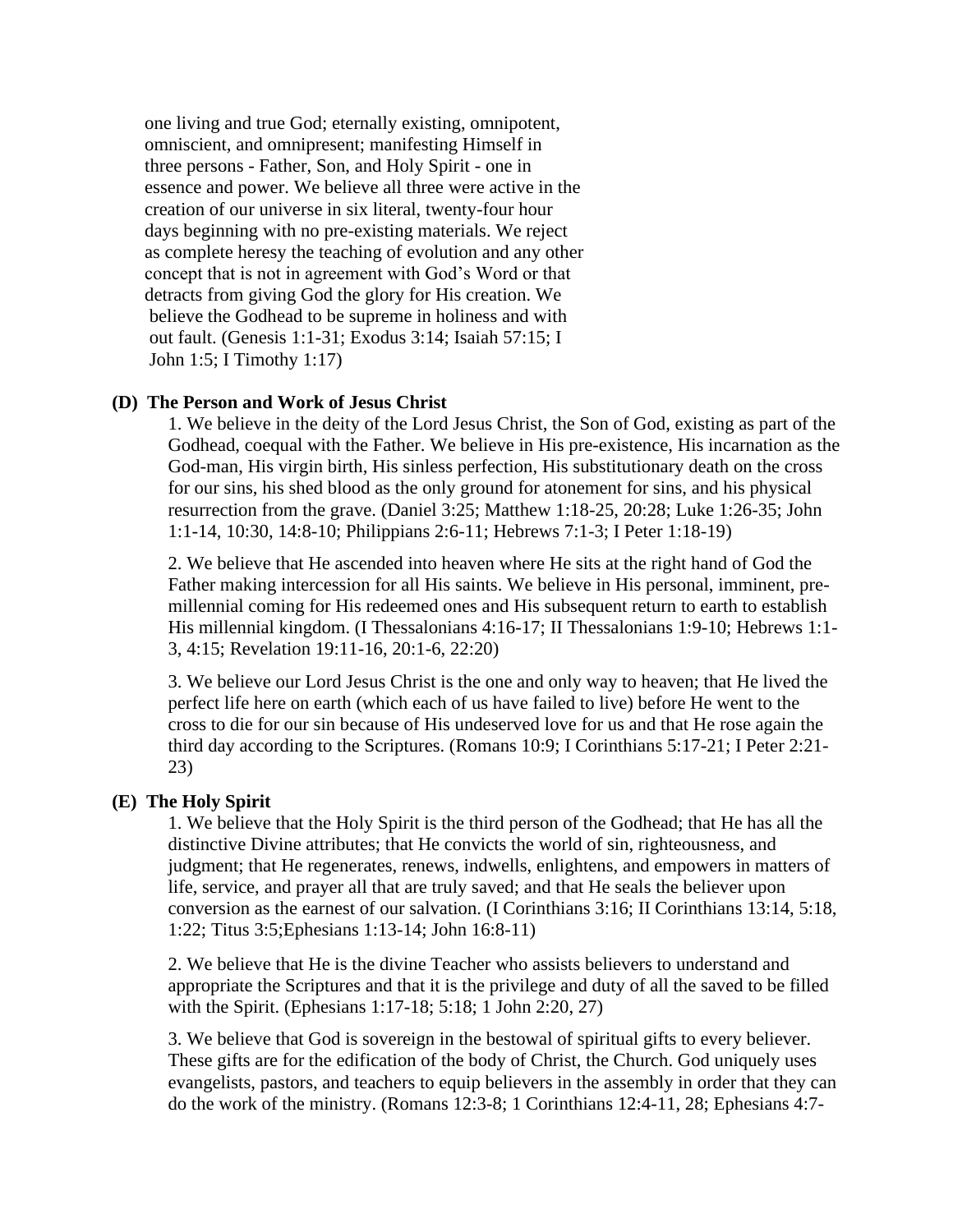#### 12)

4. We also believe that some gifts, such as tongues and the gift of healing, were temporary and valid only before the completion of Scripture to confirm the spoken word of Christ's messengers. Speaking in tongues was never the common or necessary sign of the baptism or filling of the Holy Spirit. Ultimate deliverance of the body from sickness or death awaits the consummation of our salvation in the resurrection, though God frequently chooses to answer the prayers of believers for physical healing. (1 Corinthians 1:22; 13:8; 14:21-22)

#### **(F) Man**

We believe God made man in His own image and that man came into the world by direct creation of God, not by evolution. We believe that man was created in innocence, but by voluntary transgression fell from that state and that all his posterity are born in the same state of sin into which he fell. Consequently, we believe that mankind today in his natural state is in a condition of total depravity, not by constraint, but by choice. Therefore, man is under condemnation without defense or excuse. (Genesis 1:26-27, 3:1-24, 9:6; Isaiah 53:5; Romans 3:19, 5:12; Ephesians 4:18-19; Ecclesiastes 7:29, 7:20)

#### **(G) Salvation**

We believe salvation comes by grace through faith in

Jesus Christ and is wholly apart from human merit and works. We believe that because every individual is a sinner by birth and choice, he must exercise personal faith in the death, burial, and resurrection of Christ (who died once for all) in order to be saved. (Psalm 51:5; John 3:16; Romans 3:23, 6:23, 10:9-10;

Ephesians 2:8-9; Titus 3:5)

#### **(H) Security and Assurance of the Believer**

We believe that all the redeemed, once saved, are kept

by God's power and are thus secure in Christ forever. (John 6:37-40; 10:27-29;

Romans 8:1, 38,39; 1 Corin- thians 1:4-8; 1 Peter 1:4-5)

2. We believe that it is the privilege of believers to rejoice in the assurance of their salvation through the testi- mony of God's Word, which, however, clearly forbids the use of Christian liberty as an occasion to the flesh. (Romans 13:13-14; Galatians 5:13; Titus 2:11-15)

#### **(I) The Church**

We believe that the local church was founded by Christ in New Testament teaching and practice and is the pillar and ground of God's truth in the world. As such, we are a Fundamental Baptist church, a voluntary association of baptized believers, equal in rank and privilege, subject to the Word of God, and independent of any external ecclesiastical control whatsoever. As a fundamental church, we hold, without reservation or compromise, to the fundamentals of the faith which are: the inspiration of Scripture, the deity of Jesus Christ, the virgin birth of Christ, the substitutionary death of Christ upon the cross, the physical, bodily resurrection and return of Christ. (Matthew 16:16-18; Acts 2:41,42, 6:1-4; 1 Corinthians 1:1-2, 12:12-14; Galatians 1:1-2; 1 Timothy 3:14-15; Hebrews 10:25)

#### **(J) Two Ordinances**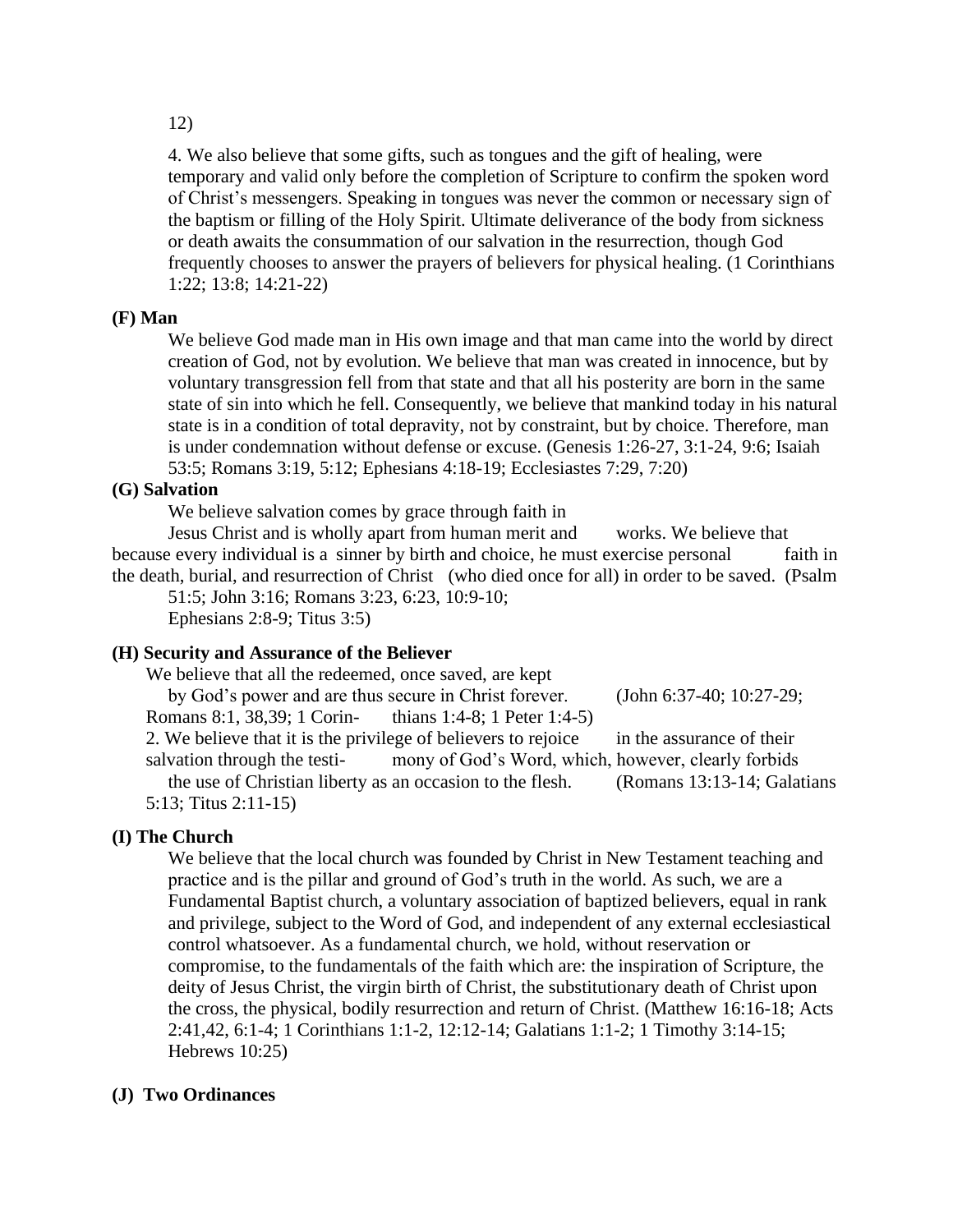1. Baptism - We believe God's Word commands every believer to be baptized by immersion in water. We believe that baptism does not aid us in getting to heaven but is done in obedience to God's Word and to show openly and without shame that we have put our trust in Jesus Christ for salvation. (Matthew 28:19-20; Acts 2:41, 8:36-39; Romans 6:14; Colossians 2:12)

2. The Lord's Supper - We believe that the Lord's Supper has no sacramental value but should be observed as Christ said. "In remembrance of Me"; that it is a memorial of Christ's death, His broken body and shed blood for us; and that every believer is invited to partake of the Lord's Supper provided they have examined themselves according to 1 Corinthians 11:27-32. (Matthew 26:26-30; 1 Corinthians 11:23-34)

#### **(K) Separation**

1. From the World - We believe that all who are saved are called into a life of separation from all worldly and sinful practices and alliances; that God's very nature of holiness and perfection requires that his children seek a life of holiness which enables us to walk with God being filled with the Spirit and not the lusts of the flesh; that separation is not practiced for any selfish reasons, out of pride to be better than others, but is done out of obedience to and love for our Lord Jesus Christ. We do not believe that the Bible contains "gray areas" in the determination of right and wrong, but rather that it clearly teaches that sin is indeed sin and right is indeed right. We believe the church services (as well as all things in a believer's life) should honor the Lord God Almighty; therefore, we will not practice the modern, disrespectful style of contemporary worship, which focuses on pleasing man rather than God. (Romans 12:1,21; 2 Corinthians 6:14-17; James 4:4; 1 John 2:15-17; 1 Corinthians 10:31; Galatians 5:16; Micah 6:8; Isaiah 5:20; 1 Thessalonians 2:4; John 14:15)

2. From False Teaching - We believe that false teaching is anything contrary to revealed Biblical doctrine; that we should separate ourselves from any false teachers and teachings; and that we should not cooperate with any person or group that adheres to false teaching. (Romans 16:17; II Thessalonians 3:6,14,15; I Timothy 4:1-3; II Timothy 4:3-4; II Peter 2:1,2; I John 4:1-3; II John 9-11)

#### **(L) The Second Advent of Christ**

We believe in that blessed hope, the personal, imminent return of Christ, who will rapture His church prior to the seven-year tribulation period. At the end of the Tribulation, Christ will personally and visibly return with His saints, to establish His earthly messianic Kingdom, which was promised to the nation of Israel. (Psalm 89:3-4; Daniel 2:31-45; Zechariah 14:4-11; 1 Thessalonians 1:10, 4:13-18; Titus 2:13; Revelation 3:10; 19:11-16; 20:1-6)

#### **(M) The Eternal State**

1. We believe in the bodily resurrection of all men: the saved to eternal life, and the unsaved to judgment and everlasting punishment. (Matthew 25:46; John 5:28, 29; 11:25- 26; Revelation 20:5-6, 12-13)

2. We believe that the souls of the redeemed are, at death, absent from the body and present with the Lord, where they consciously await the first resurrection, when spirit, soul and body are reunited and glorified forever with the Lord. (Luke 23:43; 2 Corinthians 5:8; Phil 1:23; 3:21; 1 Thessalonians 4:16-17; Revelation 20:4-6)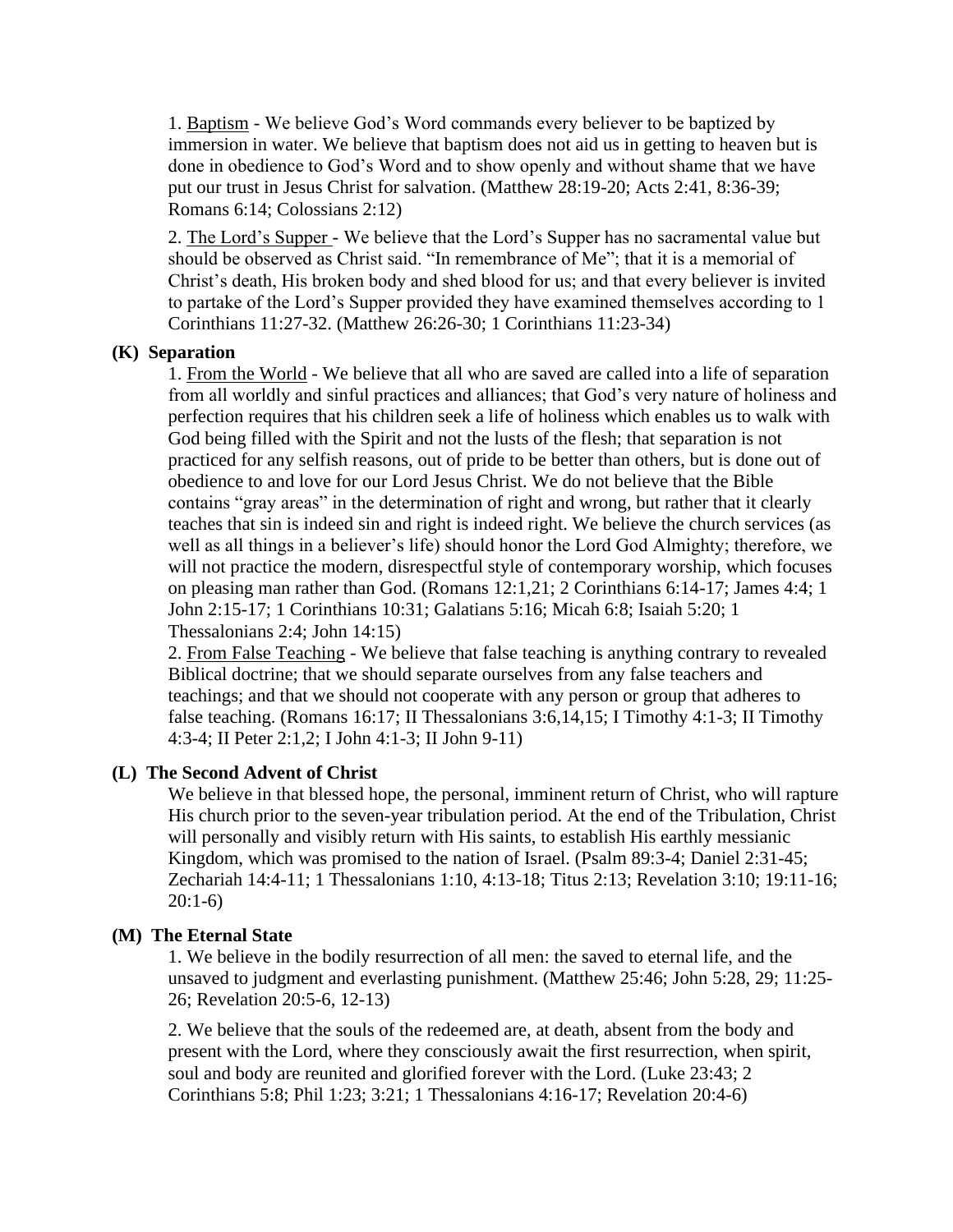3. We believe that the souls of unbelievers remain, after death, in conscious punishment and torment until the second resurrection, when with soul and body reunited, they shall appear at the Great White Throne Judgment, and shall be cast into the Lake of Fire, not to be annihilated, but to suffer everlasting conscious punishment and torment. (Matthew 25:41-46; Mark 9:43-48; Luke 16:19-26; 2 Thessalonians 1:7-9: Jude 6-7; Revelation 20:11-15)

#### **(N) Destiny**

1. Heaven - We believe in heaven, a prepared place of eternal bliss where all, who through faith in the Lamb of God have become the children of God, will eternally reside with Christ. (John 14:1-6; Philippians 3:20; I Thessalonians 4:16-17; Revelation 21:1-8) 2. Hell- We believe in the literal existence of hell, the lake of fire, a place of eternal judgment and torment prepared for the devil, for his angels, and also for all those who have not repented of their sins and trusted the Lord Jesus Christ as Savior. (Matthew 25:41, 46; Luke 16:19-26; Revelation 20:12-15, 21:8)

#### **(O) The Personality of Satan**

We believe in the reality and person of Satan; that he is a created being known as Lucifer, the Old Serpent, the devil, and the Angel of Light; that through pride he fell into condemnation; that he is the unholy god of this world and the prince of the power of the air; that he is the author of the Fall, the archenemy of God, and the accuser of the saints; and that he will be judged at the revelation of Jesus Christ, destined to eternal punishment in the lake of fire. (Genesis 3:1-7; Job 1:6-11; Isaiah 14:12-15; Ezekiel 28:12-19; John 8:44; Ephesians 2:2; II Corinthians 11:14; Revelation 20:2,10, 12:10)

#### **(P) Creation**

We believe that God created the universe in six literal, 24-hour periods. We reject evolution, The Gap Theory, the Day-Age Theory, and Theistic Evolution as unscriptural theories of origin. (Genesis 1-2; Exodus 20:11)

#### **(Q) Civil Government**

We believe that God has ordained and created all authority consisting of three basic institutions: 1) the home, 2) the church, and 3) the state. Every person is subject to these authorities, but all (including the authorities themselves) are answerable to God and governed by His Word. God has given each institution specific Biblical responsibilities. We believe men should honor their parents, honor their pastor, and honor their civil leaders. As men, our first allegiance is to God, and is revealed by the manner in which we submit to those authorities God has established. (Romans 13:1-7; Ephesians 5:22-24; Hebrews 13:17: 1 Peter 2:13-14)

#### **(R) Human Sexuality**

1. We believe that God has commanded that no intimate sexual activity be engaged in outside of a marriage between one man and one woman. We believe that any form of homosexuality, lesbianism, bisexuality, bestiality, incest, fornication, adultery, and pornography are sinful perversions of God's gift of sex. We believe that God disapproves of and forbids any attempt to alter one's gender by surgery or appearance. (Genesis 2:24, 9:5, 13, 26:8-9; Leviticus 18:1-30; Romans 1:26-29; 1 Corinthians 5:1, 6:9; 1 Thessalonians 4:1-8; Hebrews 13:4)

2. We believe that the only Scriptural marriage is the joining of one man and one woman.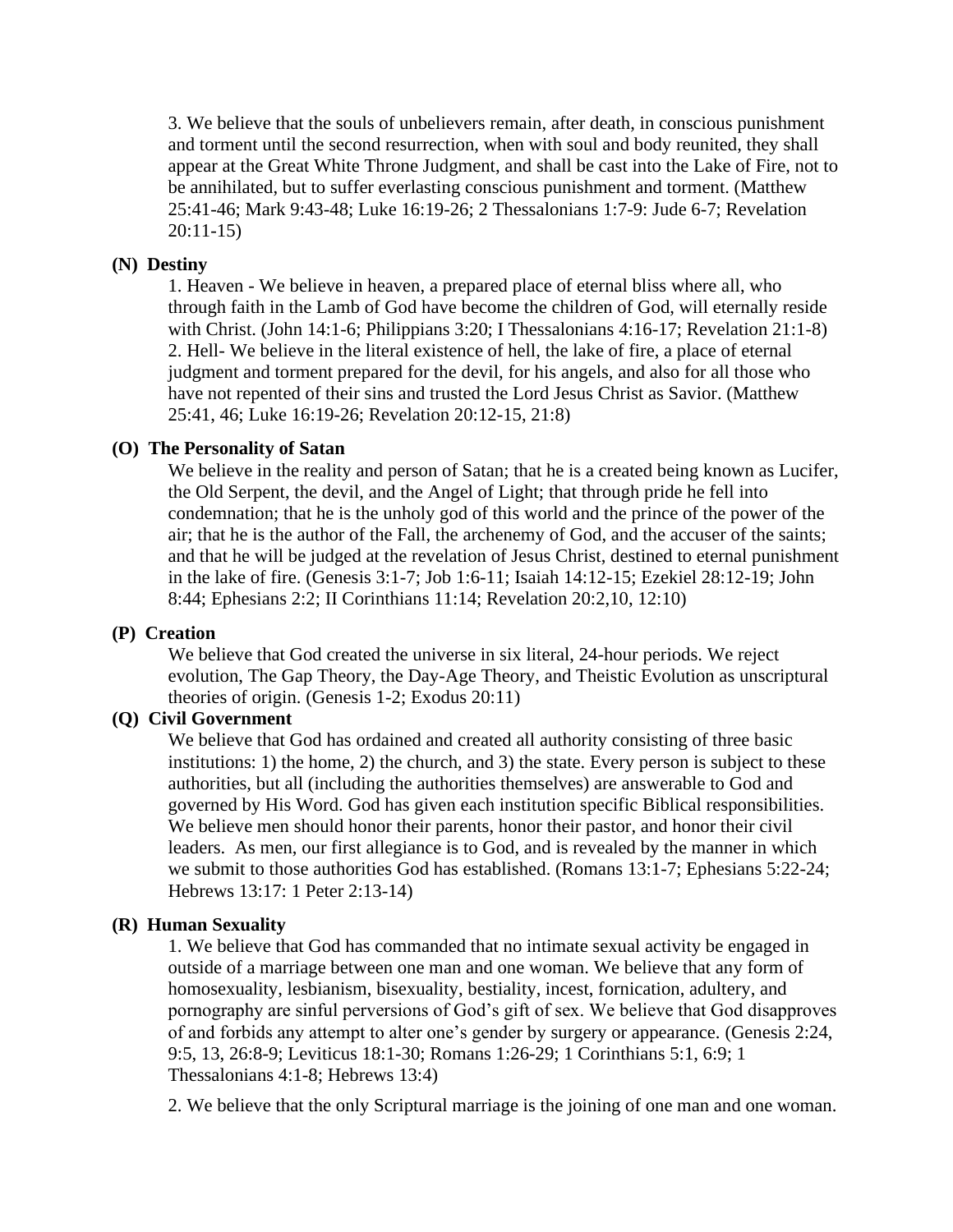(Genesis 2:24; Romans 7:2; I Corinthians 7:10: Ephesians 5:22-23)

#### **(S) Human Relationships**

1. We believe that men and women are spiritually equal in position before God but that God has ordained distinct and separate spiritual functions for men and women in the home and the church. The husband is to be the leader of the home, and men are to be the leaders (pastors and deacons) of the church. Accordingly, only men are eligible for licensure and ordination by the church. (Galatians 3:28; Colossians 3:18; 1 Timothy 2:8- 15, 3:4-5, 12)

2. We believe that God has ordained the family as the foundational institution of human society. The husband is to love his wife as Christ loves the church. The wife is to submit herself to the Scriptural leadership of her husband as the church submits to the headship of Christ. Children are a heritage from the Lord. Parents are responsible for teaching their children spiritual and moral values and leading them, through consistent lifestyle example and appropriate discipline, including Scriptural corporal correction. (Genesis 1:26-28; Exodus 20:12; Deuteronomy 6:4-9; Psalm 127:3-5; Proverbs 19:18; 22:15; 23:13-14; Mark 10:6-12; 1 Corinthians 7:1-16; Ephesians 5:21-33; 6:1-4; Colossians 3:18-21; Hebrews 13:4; 1 Peter 3:1-7)

#### **(T) Divorce and Remarriage**

We believe that God disapproves of and forbids divorce and intends marriage to last until the death of a spouse. Divorce and remarriage is regarded as adultery. Although divorced and remarried persons or divorced persons may serve God in the church, they may not be considered for the offices of pastor or deacon. (Malachi 2:14-17; Matthew 5:32, 19:3-12; Romans 7:1-3; 1 Timothy 3:2, 12; Titus 1:6)

#### **(U) Abortionand Euthanasia**

1. We believe that human life begins at conception and that the unborn child is a living human being. Abortion constitutes the unjustified, unexcused taking of unborn human life. Abortion is murder. We reject any teaching that abortions of pregnancies due to rape, incest, birth defects, gender selection, birth or population control, or physical or mental well being of the mother are acceptable. (Job 3:16; Psalm 51:5; 139:14-16; Isaiah 44:24; 49:1, 5; Jeremiah 1:5; 20:15-18; Luke 1:44)

2. We believe that the direct taking of an innocent human life is a moral evil, regardless of the intention. Life is a gift of God and must be respected from conception until natural death. Discontinuing medical procedures that are extraordinary or disproportionate to the expected outcome can be a legitimate refusal of over-zealous treatment. (Exodus 20:13, 23:7; Matthew 5:21; Acts 17:28)

#### **(V) Love**

We believe that we should demonstrate love for others, not only toward fellow believers, but also toward those who are not believers, those who oppose us, and those who engage in sinful actions. We are to deal with those who oppose us graciously, gently, patiently, and humbly. God forbids the stirring up of strife, the taking of revenge, or the threat or the use of violence as a means of resolving personal conflict or obtaining personal justice. Although God commands us to abhor sinful actions, we are to love and pray for any person who engages in such sinful actions. (Leviticus 19:18; Matthew 5:44-48; Luke